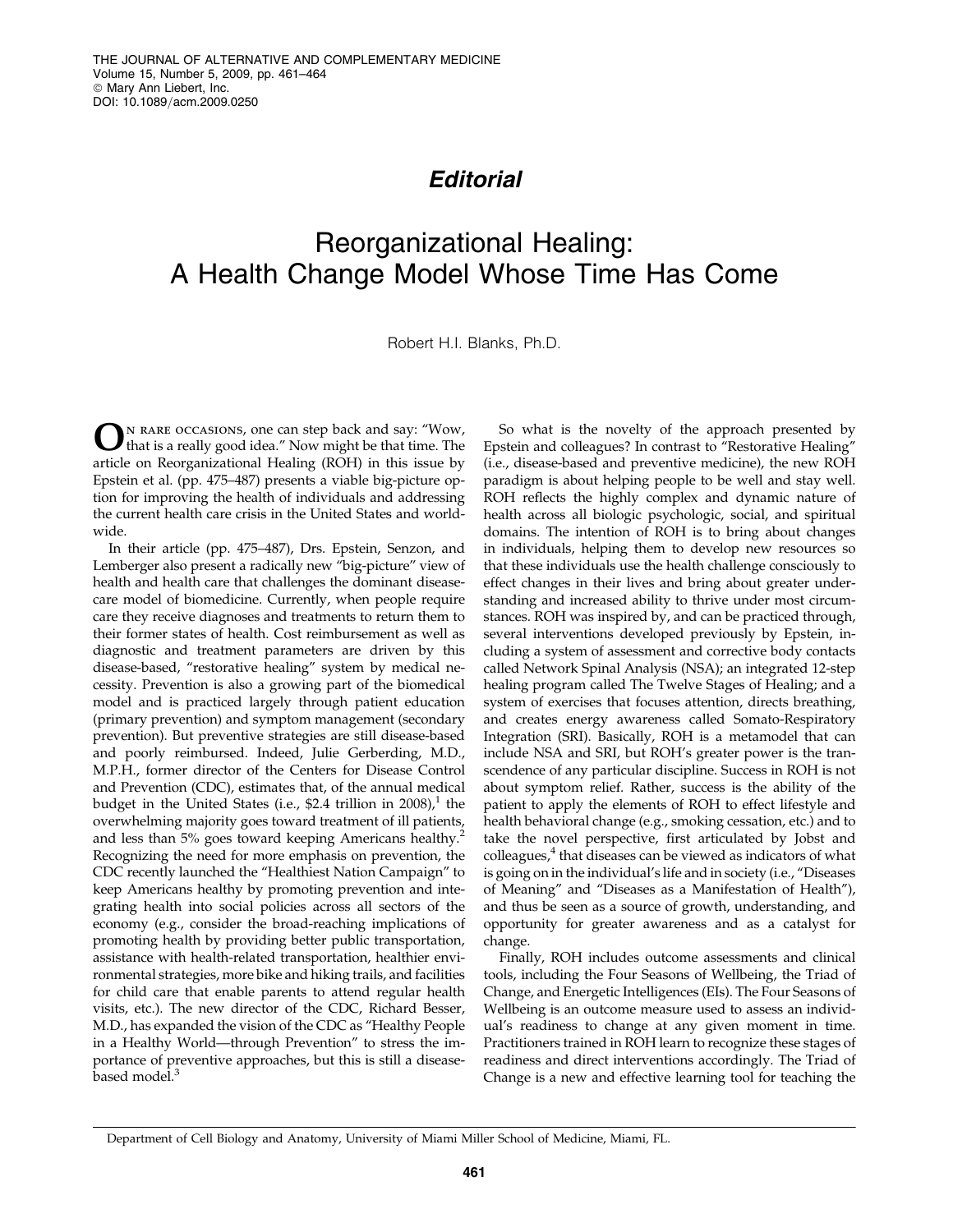fundamentals of health behavioral change. EIs are a means the ROH practitioner uses to assess the emotional reserves (resiliency), buffering, and willingness of patients to effect change in their lives. When applied in concert with NSA and SRI, these elements of ROH form a system of care that can be learned and applied by any health professional.

ROH is a model of health rather than a method. It is evidence-based, and it was slowly developed by Dr. Epstein during 25 years of clinical practice, research, and postgraduate teaching. Thousands of people have attended his transformational programs. A large cohort study by myself and colleagues, included analysis of 2818 patients under NSA care from 160 offices in the United States, Canada, Puerto Rico, and Australia.<sup>5</sup> Our results indicated that patients reported significant positive perceived change ( $p < 0.000$ ) in all domains of health that were assessed. Effect sizes for these difference scores were all large (>0.9). These benefits of NSA are evident from as early as 1–3 months under care and appear to show continuing clinical improvements in the duration of care intervals studied, with no indication of a maximum clinical benefit.

Our research involved use of quality-of-life (QoL) surveys to assess NSA. There is an increasing trend in biomedical research to incorporate health-related QoL assessments.<sup>6</sup> Self-rated health (SRH), a formalized measure of subjective health, has been found to be an independent predictor of clinical outcome and mortality.<sup>7</sup> Even when numerous health status indicators are available, poor SRH is independently associated with increased mortality in different socioeconomic groups, in different age groups, in men and women, over time, and among persons with or without chronic illness.8–12 Self-rated health also correlates with levels of circulating pro-inflammatory cytokines, which serve as biomarkers of general levels of stress (e.g., IL-1ß, IL-1ra, and TNF*a*). In a major study, poorer subjective health was associated with of higher levels of inflammatory cytokines in female subjects but not in males. Even when controlling for age, education, physical health, and diagnoses in multiple regression analyses, self-rated health was an independent and more robust predictor of cytokine levels than physician-rated health. $^{13}$ 

A second series of papers on NSA by Schuster et al.<sup>14,15</sup> applied structural equation modeling to the data from our earlier<sup>5</sup> study to examine outcomes in relation to healthlifestyle practices and self-reported health and wellness. The final structural equation model indicated that individuals who underwent NSA successfully "reorganized" their selfreported health beliefs, practices, and behaviors along the lines of what is now the ROH Triad of Change. Namely, the benefits of care were distributed, meaning that health benefits of NSA were both direct and indirect. The direct effects of NSA on the health perception of the individual (perceptual) were significant and occurred across physical, mental/ emotional, life-enjoyment and stress-related domains of health. There were also indirect effects of NSA care that led to positive changes in health behaviors (risk avoidance, healthy eating, food choice, and exercise). Although the direct effects of NSA on health belief were found to be the greatest, there was also a significant effect on patients who were making healthier lifestyle choices.<sup>14,15</sup> Across the population of 2818 subjects who underwent NSA care, self-reported changes in healthy lifestyle behavior included a 26% decrease in consumption of caffeine; an 8% reduction in smoking; and

improvement in many healthy-lifestyle domains including a vegetarian diet (39% increase); consumption of vitamins (45% increase) and organic foods (46% increase); and use of regular exercise (40% increase);  $t'ai \frac{chi}{\gamma}$ oga (20% increase), meditation (48% increase), and relaxation techniques (46% increase). $\delta$ 

Health lifestyle change must be part of health care reform. Nearly 1 in every 2 Americans has a chronic medical condition, defined as an illnesse that is prolonged, does not resolve spontaneously, and is rarely completely cured.<sup>16</sup> An estimated 90% of seniors have at least one chronic disease, and 77% of them have two or more chronic diseases. $17$  Chronic diseases targeted by the CDC's National Center for Chronic Disease Prevention and Health Promotion are those illnesses that fit the broad definition of chronic disease and those that pose a significant burden in mortality, morbidity, and cost. Examples include chronic fatigue syndrome, rheumatoid arthritis, osteoarthritis, asthma, renal failure, diabetes, hepatitis, systemic lupus erythematosus, cardiovascular disease, some cancers, and osteoporosis. Although chronic diseases are among the most common and costly health problems (accounting for more than 60% of the nation's medical-care  $\csc(2)$ ,<sup>18</sup> these diseases are also among the most preventable conditions. Adopting healthy behaviors, such as eating nutritious foods, being physically active, and avoiding tobacco use, can prevent or control the devastating effects of these diseases. The United States cannot address escalating health care costs effectively without addressing the prevention of chronic diseases. As indicated above, the NSA component of ROH has a significant influence on health lifestyle behavior and should be of help, if adopted broadly, in addressing the root causes and costs of treating chronic diseases.

#### Health Care Reform

Policymakers and other stakeholders agree that health care costs must be controlled, but these people disagree on the best way to address the cost issues while ensuring access, fairness, efficiency, and quality. To highlight the problem, the World Health Organization ranked the U.S. health care system as highest in cost and responsiveness throughout the world, but the U.S. health care system ranks 37th in overall performance and 72nd among the 191 member nations surveyed in terms of the overall health of its citizens.<sup>19,20</sup> The Association of American Medical Colleges (AAMC) serves and leads the academic medicine community of medical schools, hospitals and health professionals' organizations in the United States. Recently, the AAMC and 14 other health professional groups issued statements to guide health care reform. At the top on their list of recommendations are increased access to high-quality, cost-effective, and patientcentered care through existing or new public and private health insurance options; greater emphasis on prevention and wellness; and stable funding for a health educational infrastructure to ensure well-educated and trained health professionals.<sup>21</sup> Clearly, implementing these changes would be a major first step in serious health care reform.

A distinguished panel headed by James S. Gordon, M.D., founder and director of the Center for Mind-Body Medicine, in Washington, D.C., prepared a far more comprehensive series of ten recommendations<sup>22</sup> emphasizing the need for:

1. A coherent, rational system of national health care to meet the needs of all Americans.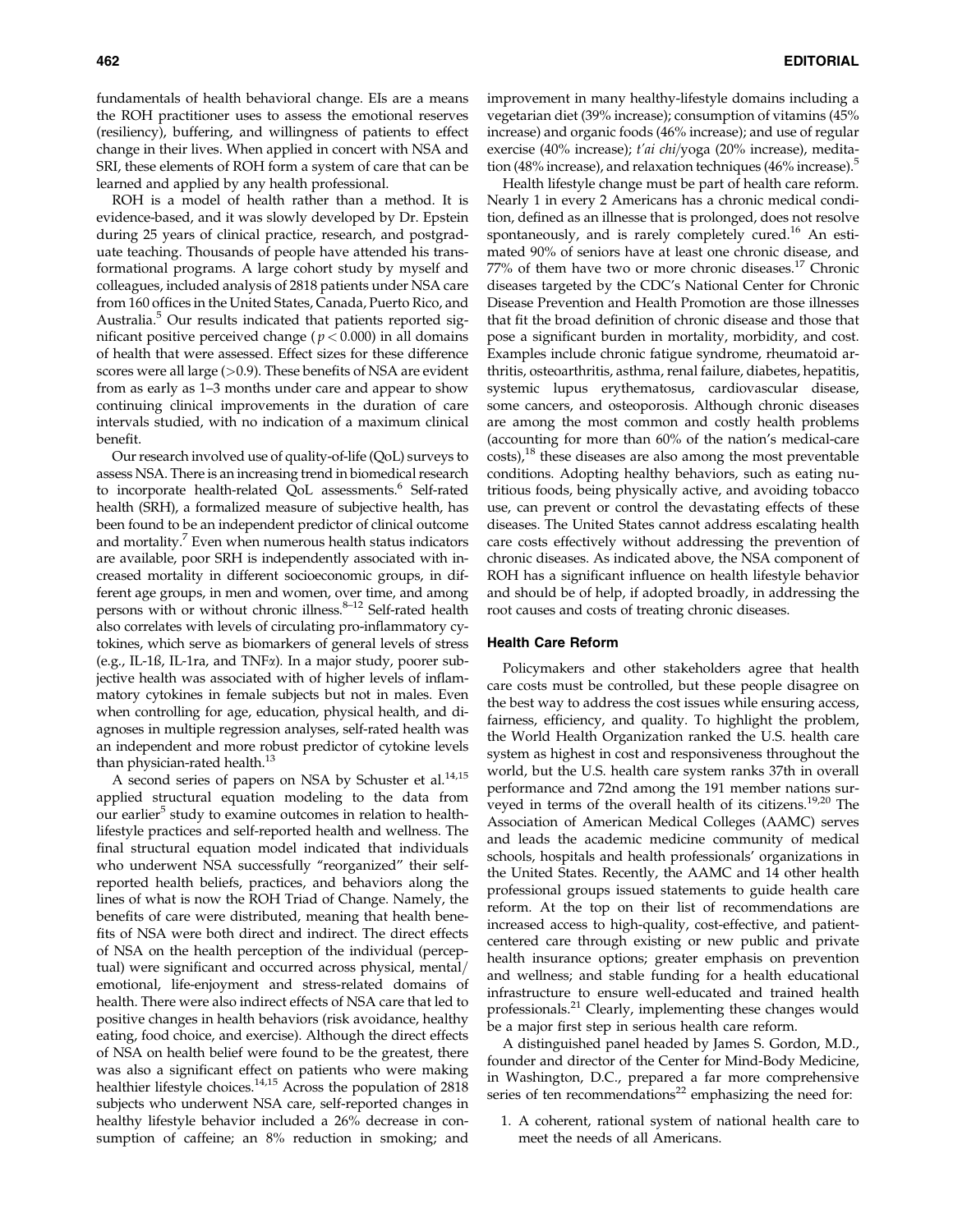- 2. A new model of universal care grounded in prevention valued as highly as diagnosis/treatment, and in which self-care and mutual help are fundamental.
- 3. Greater implementation and study of integrative approaches.
- 4. A reduction of the financial barriers for training of health professionals.
- 5. Transformation of the population by focusing on the health of children.
- 6. A sane alternative to the costly and destructive system of dealing with medical malpractice;
- 7. Removing the influence of the private sector (insurance companies, pharmaceutical companies, etc.).
- 8. A change in the balance of research focus to include basic and new clinical research to support a new health care agenda (multiple outcomes, nutrition, mind–body and exercise approaches).
- 9. Reinstatement of ancient perspectives of health as promoting personal, emotional, social, and spiritual fulfillment.
- 10. Creation of a White House Office of Health and Wellness to ensure the ''ongoing active engagement of our population in their own care and in shaping the kind of care that will most effectively, humanely, and economically meet all our needs.'' If enacted, these recommendations would provide long-term financial stability to the health care infrastructure and provide advancement in the health of the population.

#### Impediments to Real Health Care Reform

Major health care reform has been considered in Canada but, in spite of strong evidence-based documentation and cost-effectiveness studies to the contrary, significant change and inclusion of complementary and alternative medicine (CAM) modalities such as chiropractic were never implemented into the Canadian single-payor system. Reports prepared in 1998 and 2000 by Ontario Health Economist Pran Manga, Ph.D., concluded that implementaing chiropractic could result in a potential savings to the Ontario health care system of as much as \$380 million–\$770 million per year; this extrapolated to a potential savings of \$2 billion in Canadian dollars per year if implemented across all of Canada.23,24 In a recent book written for the popular audience, Squandering Billions: Health Care in Canada, Bannerman and Nixdorf draw attention to the details the ''Manga Report'' and health-reform concepts of other prominent health economists.<sup>25</sup> We can learn a great deal from their recommendations. Accordingly, the 10 most common obstacles to overcome in implementing successful health care reform include the following concerns:

- 1. There is a need for patient awareness and accountability for maintaining a healthy lifestyle and balancing one's personal interests with those of society.
- 2. A reassessment of the basic reimbursement requirement only for ''medically necessary services'' is vital. Health is not the sole domain of the medical establishment, and health claims and access need to be integrated across all sectors of the economy.
- 3. When various services are being considered, governments need to understand the difference between ''sub-

stitution'' (shifting care from one sector to another, e.g., from primary care M.D.s to nurse–practitioners) and the typical bureaucratic interpretation of adding ''additional'' costs (i.e., services not now covered that would be covered over and above current costs).

- 4. Significant health care reform will require a ''substation'' of providers and services and not the ''addition'' of new services.
- 5. The bureaucracy and non–service-delivery-related infrastructure must be scrutinized and reduced at all levels. The noncompetitive environment must be improved. There is insufficient competition because of medical, dental, and pharmaceutical monopolies.
- 6. The modes of primary care delivery need to be vastly improved from the physician gatekeeper model to direct access to a variety of well-trained providers (e.g., chiropractors, nurse–practitioners, etc.).
- 7. Home care, convalescent hospitals, and small surgical centers should be dramatically expanded, each with the aim of providing adequate "substitution"<sup>26</sup> for more expensive acute care hospitals and trauma centers.
- 8. Pharmaceutical utilization and costs are out of control and need to be examined.
- 9. Dr. Manga stated that ''good policies work if the leaders are prepared to be tough."<sup>24</sup> Frequently, this is not the case but will be an absolute requirement at all levels for health care reform to be successful.
- 10. "Progress gets lost in minutiae," $^{24}$  said Dr. Manga. Searching for unanimous and even perfect solutions prevent any improvements from taking place. We need to get started now with a good (albeit not perfect) plan.

The benefits to society of systematically reorganizing the health care infrastructure are potentially enormous. I encourage all health care workers, policymakers, and citizens to read the Epstein, Senzon and Lemberger article in this issue (pp. 475–487) and consider the potential benefits that could be derived from a major shift in emphasis from the current restorative approach to a reorganizational healing perspective. I found that the best way to understand restorative healing was to review Table 2 of this article and then reflect on the triad of change model (shown in Fig. 2 of the article). Once I understood these principles, the potential for global world health offered by Reorganizational Healing became an exciting possibility.

Health economist Paul Zane Pilzer, author of The Wellness Revolution, summarized the situation well: ''The sickness business is reactive. Despite its enormous size, people become customers only when they are stricken by and react to a specific condition or complaint. ... the wellness business is proactive. People voluntarily become customers—to feel healthier, to reduce the effects of aging, and to avoid becoming customers of the sickness business. Everyone wants to be a customer of this earlier-stage approach to health."<sup>27</sup>

Moving forward, the real work begins once one makes the decision to shift focus from disease care to preventative care and, eventually, to reorganizational healing strategies. It seems clear that significant health care reform must focus on controlling the cost of health care while ensuring access, fairness, efficiency, and quality. The tools and techniques of ROH are not exclusive or restrictive and are being made available to all health professionals regardless of discipline. Research suggests